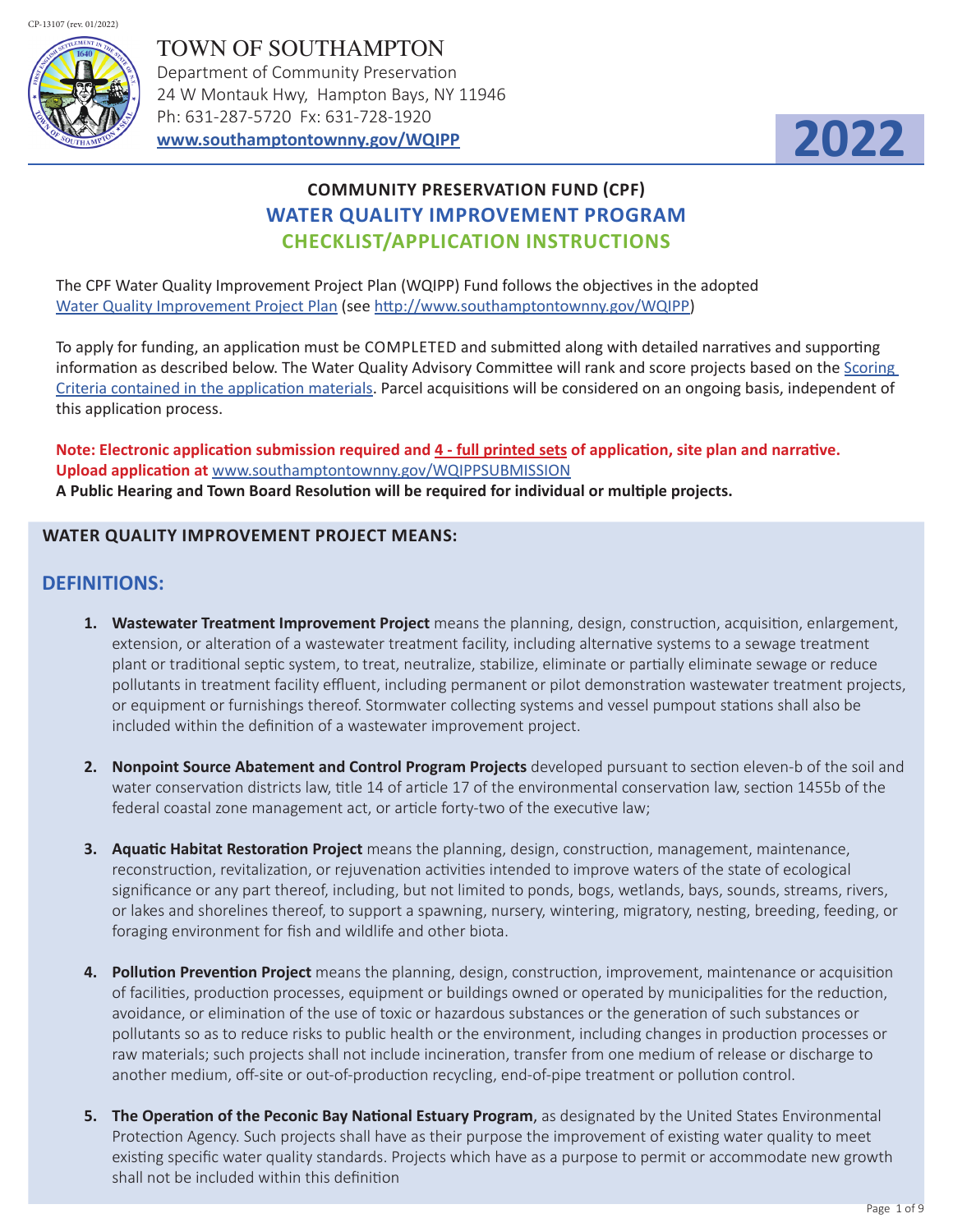

TOWN OF SOUTHAMPTON Department of Community Preservation 24 W Montauk Hwy, Hampton Bays, NY 11946 Ph: 631-287-5720 Fx: 631-728-1920 **www.southamptontownny.gov/WQIPP**



# **COMMUNITY PRESERVATION FUND (CPF) WATER QUALITY IMPROVEMENT PROGRAM PROPOSAL SUMMARY**

Project Applicant: Peconic Land Trust

Project Applicant: \_\_\_\_\_\_\_\_\_\_\_\_\_\_\_\_\_\_\_\_\_\_\_\_\_\_\_\_\_\_\_\_\_\_\_\_\_\_\_\_\_\_\_\_\_\_\_\_\_\_\_\_\_\_\_\_\_\_\_\_\_\_\_\_\_\_\_\_\_\_\_\_\_\_\_\_\_\_\_\_\_\_\_\_\_\_\_\_\_\_\_\_\_\_\_\_ Project Title: Vegetated Wetlands Treatment System for Wastewater Nitrogen Removal at PLT Bridge Gardens Project Manager Name: Frank M. Russo, P.E. (NYSCCWT) with Matthew J. Swain. GISP (PLT)

| Name         | Frank M. Russo, P.E.                                                       |
|--------------|----------------------------------------------------------------------------|
| Title        | Associate Director (Project Coordinator w/ Owner)                          |
| Organization | New York State Center for Clean Water Technology at Stony Brook University |
| Address      | 1000 Innovation Road, Stony Brook, NY 11794-6044                           |
| Phone        | 631.252.3797 (Cell)                                                        |
| Email        | frank.russo.3@stonybrook.edu                                               |

Property owner (if different from Project manager organization):

| Name         | Matthew J. Swain, GISP                                       |
|--------------|--------------------------------------------------------------|
| Affiliation  | Director of Stewardship and Geographical Information Systems |
| Organization | <b>Peconic Land Trust</b>                                    |
| Address      | 296 Hampton Road, PO Box 1776, Southampton, NY11969          |
| Phone        | 631.283.3195 (x136)                                          |
| Email        | MSwain@peconiclandtrust.org                                  |

Project Address: 36 Mitchell Lane, Bridgehampton, NY 11932 SCTM #(S) 0900 85.00 01.00 028.004/.005

Type of Project (Check all that apply):  $\Box$  Reduction  $\Box$  Remediation  $\Box$  Restoration

Project Summary: (Provide a brief narrative description of proposed WQIPP project)

Bridge Gardens is located at 36 Mitchell Lane, Bridgehampton as shown in Figure 4 located in Appendix A of the Additional Information Supplement. Bridge Gardens is a 5-acre demonstration garden where the public can experience a wide variety of perennial and annual flowers, native and non-native shrubs and trees, and an expansive vegetable garden. The project replaces the existing septic system used by thousands of people annually at the Visitors Center with a proven onsite wastewater treatment system known as a vegetated wetlands treatment system (a.k.a. constructed wetlands treatment system, vegetated recirculating gravel filter, and similar terms). Bridge Gardens is located 2,000 feet from and within the watershed of Kellis Pond which discharges into Mecox Bay. Kellis Pond is a very highly impaired water body that experiences annual toxic blue-green algae bloom that produce the potent cyanotoxin, microcystin at levels exceeding US EPA drinking water and recreational standards. Similar vegetated wetlands treatment system installed in Suffolk County have achieved final effluent of < 10 mg N per liter. The treatment system at Bridge Gardens will have placards and signs explaining the system and how the plantings help to remove nitrogen from wastewater. This educational program blends with the overall goals of the Peconic Land Trust and the character of the facility. Given that thousands of individuals visit and use the facilities at Bridge Gardens annually, this project will be highly impactful from both an environmental and educational perspective.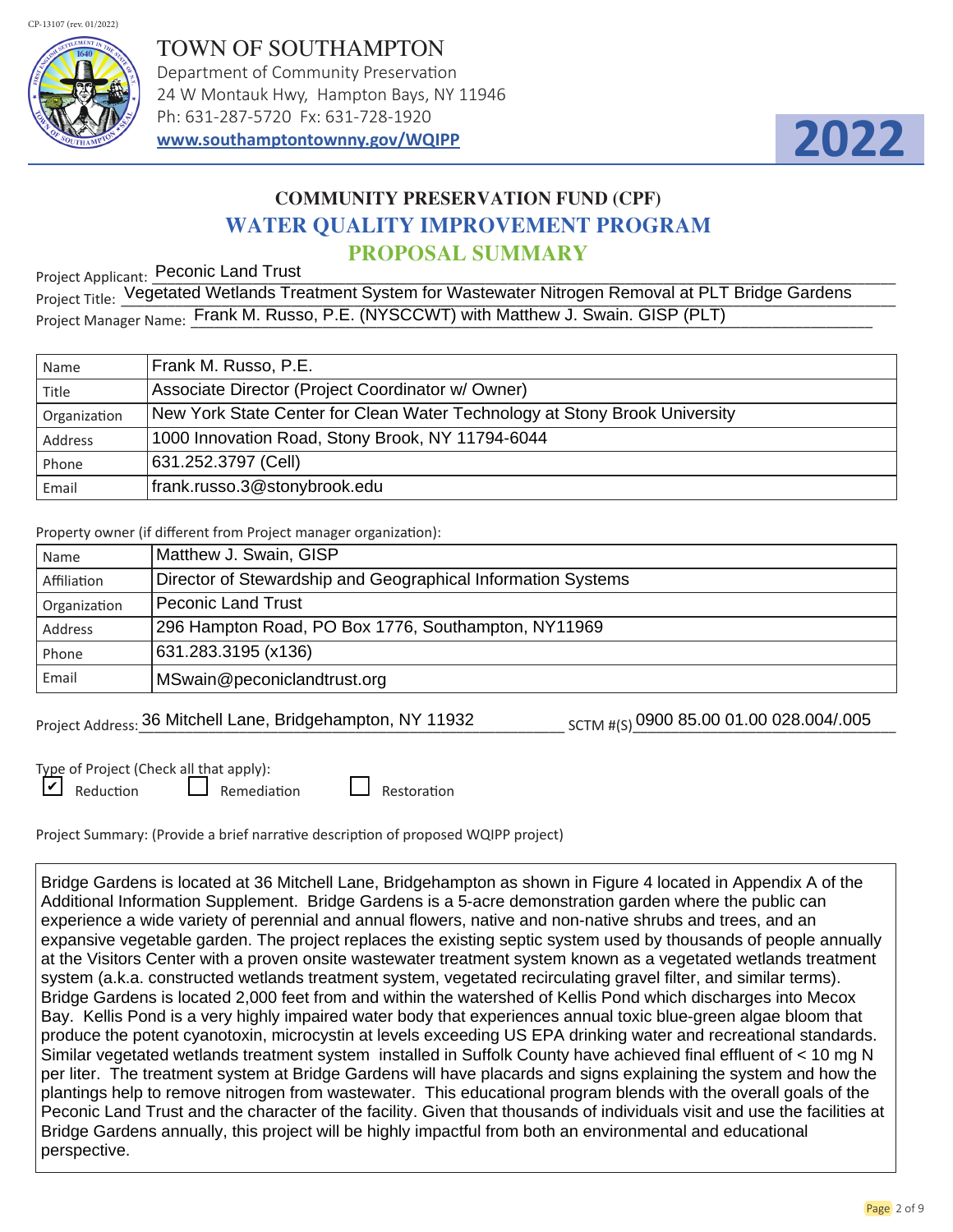

# TOWN OF SOUTHAMPTON Department of Community Preservation 24 W Montauk Hwy, Hampton Bays, NY 11946

Ph: 631-287-5720 Fx: 631-728-1920

**www.southamptontownny.gov/WQIPP**



\*If additional information is needed to describe the project; a project narrative can accompany the application. Please limit the narrative to approximately 3 pages of project description, provide a summary of water quality benefits/objectives of approximately 2 pages and provide a cost estimate of approximately 2 to 4 pages with supporting estimates. Any additional materials should be focused specifically on the proposed project with references to other studies that are pertinent\*

#### 1. PROJECT TYPE (check all that apply)

Must meet at least one of the definitions of "Water Quality Improvement Project" per State Law Chapter 551 cited above. Check all that apply. **Note: Monitoring costs are only potentially eligible for CPF funding within Aquatic habitat restoration projects.**

- Wastewater Treatment Improvement Project
- Non-point source abatement and control
- Aquatic habitat restoration
	- Pollution prevention
	- Operation of Peconic Bay National Estuary Program (Grant Match)

### 2. PRIORITY AREA(S) (check all that apply)

Priority areas are defined in the Water Quality Improvement Project Plan (WQIPP).

- $\Box$  303(d) Impaired
- Peconic Estuary Program PEP map
- $\Box$  High
- Medium
- $\nabla$  Outside High and Medium priority areas\*

\*If Outside High and Medium priority areas, explain how the project is relevant to WQIPP goals.

This site is 2,000 feet up gradient of and within the watershed of Kellis Pond, a highly impaired water body, as detailed below and which discharges in Mecox Bay which Suffolk County has designated for a 63% reduction in N loading according to its Subwatersheds Wastewater Plan of 2020. As shown on Figure 6 of Appendix A of the CPF application, the site is located in a Suffolk County defined Special Groundwater Protection Area. USGS Groundwater levels are shown on Figure 7 of Appendix A. As shown, groundwater is approximately ~20 feet deep depending on the location within the property lines.

#### 3. PROJECT DESCRIPTION

3a. Existing conditions of applicable groundwater/sub-watershed/waterbody and most recent and relevant data available (provide sources).

Bridge Gardens is located 2,000 feet upgradient of and and within the watershed of Kellis Pond which discharges into Mecox Bay. Kellis Pond is a very higher impaired water body that experiences annual toxic blue-green algae bloom that produce the potent cyanotoxin, microcystin at levels exceeding US EPA drinking water and recreational standards. According to the US EPA, microcystin is a potent liver toxin and possible human carcinogen. Cyanotoxins can also kill livestock and pets that drink affected waters. Fish and bird mortalities have also been reported in water bodies with persistent cyanobacteria blooms. Microcystin has been associated with the death and illness of dogs on the south fork of Long Island. Kellis Pond also experiences bouts of hypoxia and anoxia. A recent study completed by Stony Brook University demonstrated that excessive levels of nitrogen loading promote toxic blue-green algal blooms<br>within the Town of Southampton. Kellis Pond discharges into Mecox Bay which has a nitro Suffolk County's Subwatershed Wastewater Plan.

3b. How the proposed solution addresses the issue in the context of Reduction, Remediation and/or Restoration as per the CPF Water Quality Project Plan. Note all remediation and restoration projects must assure that reduction measures are also addressed.

Toxic blue-green algae blooms in Town of Southampton waters are promoted by excessive nitrogen loading. Reductions in nitrogen have been shown to reduce both the intensity and the toxicity of blue-green algae blooms formed by the genus, Microcystis, which makes the cyanotoxin, microcystin. Lowering nitrogen supplies to Microcystis prevents it from making hiher levels of microcystin because it is a nitrogen rich compound. Constructed Wetlands I/A systems installed in Suffolk County have demonstrated the capacity to remove > 80% of nitrogen (N) from wastewater influent.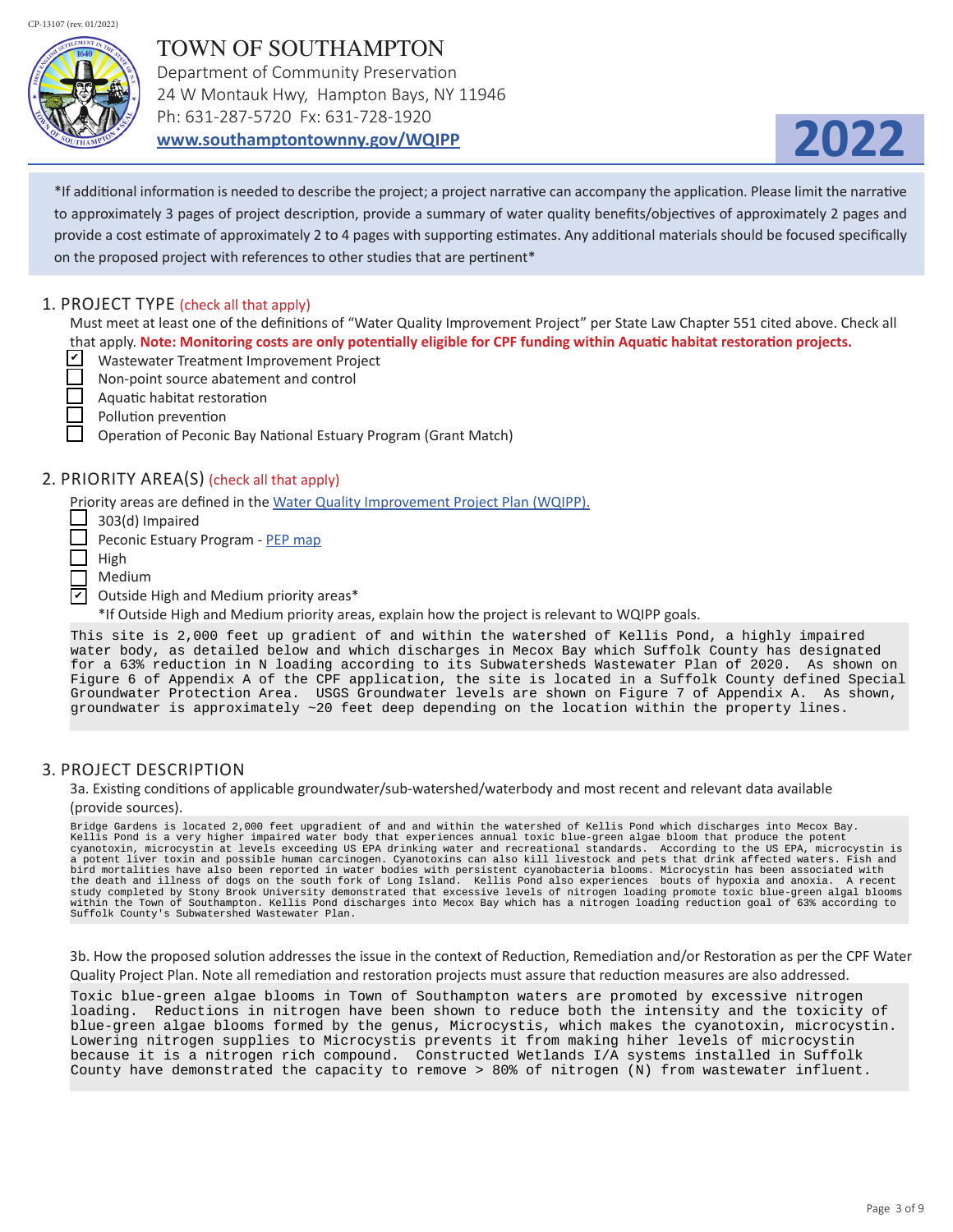

TOWN OF SOUTHAMPTON Department of Community Preservation 24 W Montauk Hwy, Hampton Bays, NY 11946 Ph: 631-287-5720 Fx: 631-728-1920 **www.southamptontownny.gov/WQIPP**



3c. Describe the proposed technology and its demonstrated efficacy in similar settings. May include published data. Please see "Additional Information Supplement".

3d. How the project supports Town of Southampton, Suffolk County, NYSDEC, Long Island Nitrogen Action Plan (LINAP) or other adopted goals/policies (provide references with pages numbers).

Section 1.2 of NYS DEC LINAP states is goals which include assessment, target loads, end points and implementation to achieve the goal of reducing nitrogen in subwatersheds.

3e. Review the following statements and indicate whether they are applicable to your project. For all "Yes" responses, please indicate how your project addresses the requirements indicated.

| <b>YES</b> | N/A                |                                                                                                                                                                                                                                                                                                                                                                                                                                                                                                                                              |
|------------|--------------------|----------------------------------------------------------------------------------------------------------------------------------------------------------------------------------------------------------------------------------------------------------------------------------------------------------------------------------------------------------------------------------------------------------------------------------------------------------------------------------------------------------------------------------------------|
|            | $\boldsymbol{\nu}$ | If stormwater system or drainage is proposed: The project must indicate compliance with the New York State<br>Stormwater Design Manual (2015 and as updated).                                                                                                                                                                                                                                                                                                                                                                                |
|            |                    | If project is related to farmland: Describe any Agricultural Stewardship Plan or other long term strategy for Nitro-<br>gen abatement.                                                                                                                                                                                                                                                                                                                                                                                                       |
|            |                    | If the project is for habitat restoration: The narrative must address how underlying causes are being ameliorated<br>and expected outcomes for local species populations or other ecological considerations are given.                                                                                                                                                                                                                                                                                                                       |
|            | V                  | If project is a Sewage Treatment Plant (STP) or cluster treatment system: Fund allocation request is based on cost<br>for reduction of pre-existing conditions and not for purpose of accommodating new density (describe pre-existing<br>density and associated flow (gallons per day) and total projected nitrogen reduction in narrative). Include detailed<br>information on how many homes the system would treat as well as potential for formation of Sewer District, if<br>required by Suffolk County Health Department or Town Law. |
|            |                    | If the project is requesting grant match: Include information related to funding program source and purpose of<br>application and any relevant items on this checklist. Note: A Town Board resolution will be required in order to<br>encumber matching funds for grant applications.                                                                                                                                                                                                                                                        |
|            |                    |                                                                                                                                                                                                                                                                                                                                                                                                                                                                                                                                              |

#### 4. WATER QUALITY BENEFIT

4a. Identify Nitrogen, Pathogen or Pollutant of Concern (POC) including Existing Condition and Target Reduction.

Please see "Additional Information Supplement".

#### 4b. Describe plans for collecting and reporting on water quality over time.

While SCDHS Article 19 regulations for reporting nitrogen levels are required for a fraction of I/A systems, NYS Center for Clean Water Technology<br>monitors wastewater analytes in the final effluent of all systems it instal

CCWT has a commitment to excellence. Beyond monitoring all of our I/A systems across Suffolk County, any system that does not achieve <19 mg L-1<br>immediately receives a maintenance visit and hydraulic modification and furth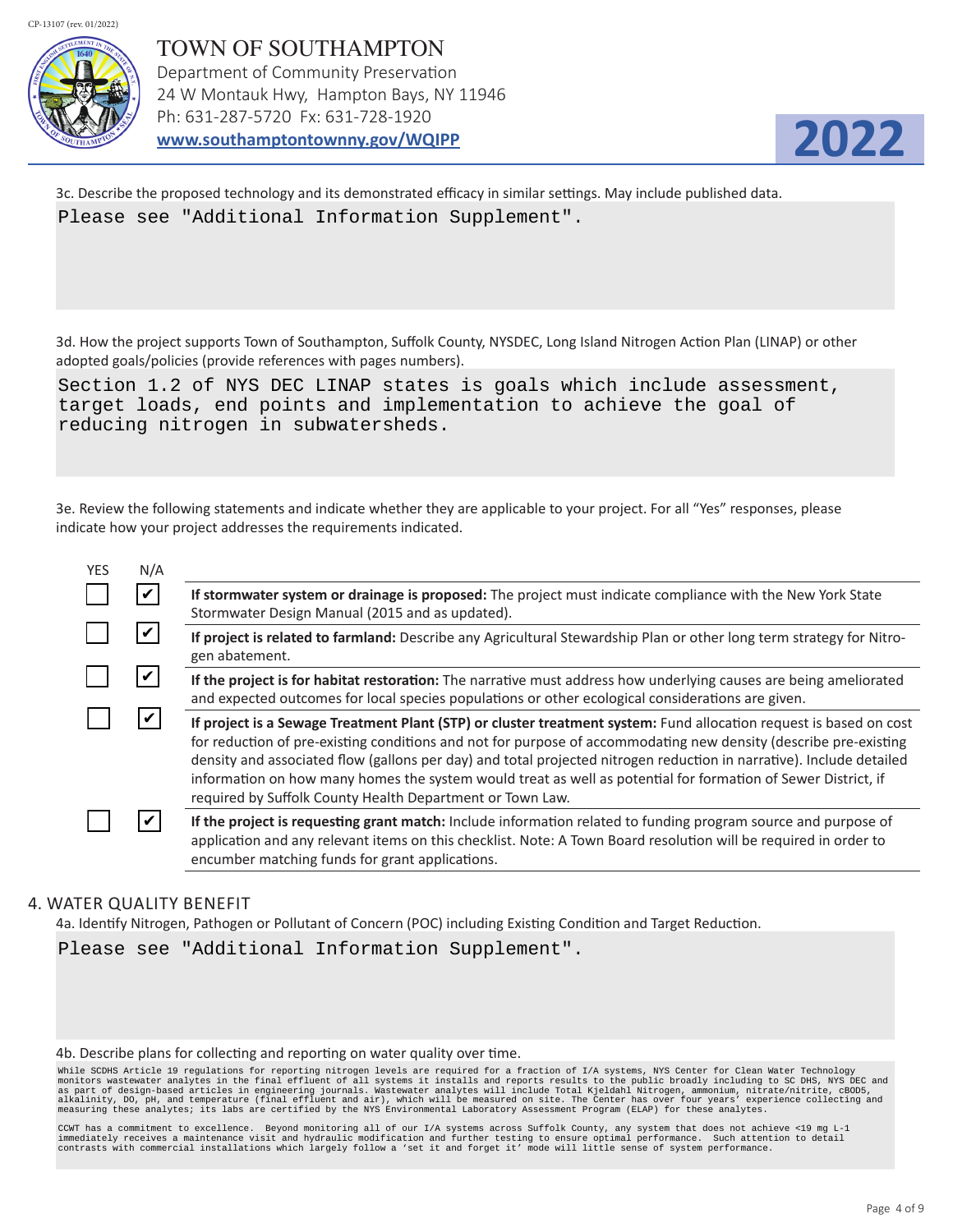

TOWN OF SOUTHAMPTON Department of Community Preservation 24 W Montauk Hwy, Hampton Bays, NY 11946 Ph: 631-287-5720 Fx: 631-728-1920 **www.southamptontownny.gov/WQIPP**



4c. Indicate useful life of proposed technology (must meet or exceed five years).

The system's useful life is at least 30 years,which includes the woodchips within the denitrification biofilter. The Peconic Land Trust will pay for the annual operation and maintenance provider services as required by SCDHS. Preventative maintenance will extend the life of the treatment system. The facility is totally equipped to care for the plantings.

#### 5. COST FACTORS

5a. Explain how you have confirmed that the proposed budget is reasonable, appropriate and necessary. If available, provide third party estimates or other documentation of how costs were determined.

The cost estimate was prepared by Mr. Frank M. Russo, P.E. in consultation with the proposed design engineers (Roux Engineers). He is the Associate Director for CCWT directly responsible for the installation of the Center's non-proprietary Nitrogen Removing Biofilters. Mr. Russo has overseen the installation of over 20 onsite systems in Suffolk County. He maintains a database of unit price costs. He has over 45 years of experience in the design and construction of large and small scale wastewater treatment systems and facilities and is qualified to estimate project costs. (We have hired engineers to prepare third party estimates but have been extremely disappointed in the accuracy of their estimates.)

5b. Describe any matching funds to be provided.

The New York State Center for Clean Water Technology will provide matching funds as outlined in the budget proposal. So far, the Center, as part of the CPF application process, has invested over \$4,000 in the project.

5c. Explain: i. Why project cannot proceed and intended benefits cannot be achieved without external funding. ii. if funds are awarded at a lower level than requested, or if there are cost overruns, explain how the project will proceed.

The project is otherwise cost prohibitive for the Peconic Land Trust to undertake. CCWT can not fund the entire project. If there is a cost overrun, CCWT will fund the difference.

#### 6. MANAGEMENT, EXPERIENCE, ABILITY

6a. Describe applicant's experience in completing similar projects.

The applicant will be assisted by Roux Engineers and Mr. Russo from CCWT. Mr. Russo has managed several CPF projects for the Town's of Southampton and East Hampton. Roux has the qualifications and experience for the design and installtion of the proposed system. They will provide construction inspection services during the installation,

6b. Describe community support or opposition to project. If there is opposition, explain how this is to be addressed.

We expect that the educational component of the project will be well received by the public. Thousands of individuals visit Bridge Gardens annually. The signage associated with this system will bridge his visibility and a significant educational component to this CPF project.

6c. Describe any permits needed and time frame/status of approvals. If permits are approved, indicate same.

Suffolk County DHS Permit to Construct.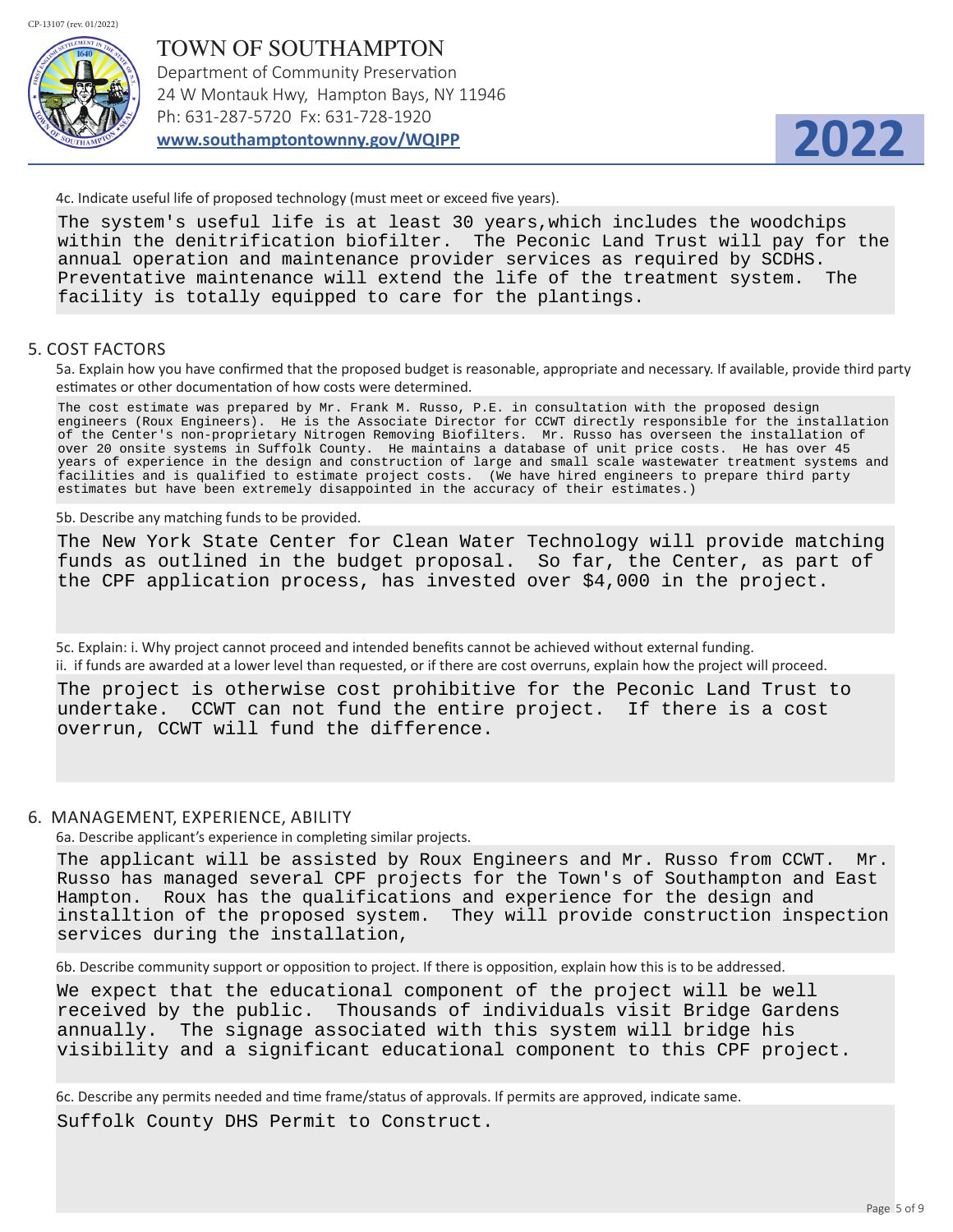

TOWN OF SOUTHAMPTON Department of Community Preservation 24 W Montauk Hwy, Hampton Bays, NY 11946 Ph: 631-287-5720 Fx: 631-728-1920 **www.southamptontownny.gov/WQIPP**



### 7. MAINTENANCE, MONITORING, EVALUATION

Estimate ongoing maintenance costs and explain how these will be supported. Explain stewardship and monitoring activities planned for ensuring sustainability of the project.

Please see 4c. In addition to the annual O & M services that are provided by an authorized company, CCWT will monitor performance of the system. CCWT periodically collects influent and effluent samples for analysis by CCWT's ELAP certified laboratory located at the Stony Brook and Southampton Campuses. The Bridge Garden staff will care for the plantings.

#### 8. DURATION OF PROJECT

8a. Provide a projected project timeline. Note: The Committee will only make recommendations for shovel-ready projects that can commence this fiscal year.

Project Start: Execution of CPF Contract Design and SCDHS Approval: 2-3 months Bid Phase / Contract Execution: 1 month Installation: 15 calendar days Startup, Project closeout, Final CPF Report, Contractor Final Payment: 2 months Performance Testing: Approximately every month for about 3 years

8b. If project is multi-year or phased, provide a breakdown of budget and milestones for each year and phase.

NA

9. REQUIRED ATTACHMENTS Confirm that the following required documents are attached to this application:

 Photos of existing conditions ✔

- Location Map State Environmental Quality Review Act (SEQRA) Long or Short Environmental Assessment Form (EAF) ✔
- https://www.dec.ny.gov/permits/6191.html ✔
- Completed EPA Spreadsheet Tool for Evaluating Pollutant Load (STEPL)
- https://www.epa.gov/nps/spreadsheet-tool-estimating-pollutant-loads-stepl or similar standardized methodology (describe)  $\angle$  Project budget (see attached template)
- Ownership commitment is provided via letter of intent (LOI) for non-municipal owners or municipal resolution for municipal ✔
	- owners
		- Public agencies must complete SEQRA on the project and submit determination of significance and associated documentation.

#### 10. OTHER ATTACHMENTS

List other attachments provided, including cost estimates, bids, plans, documentation of matching funds, and other as appropriate to demonstrate project readiness, quality, feasibility, and cost effectiveness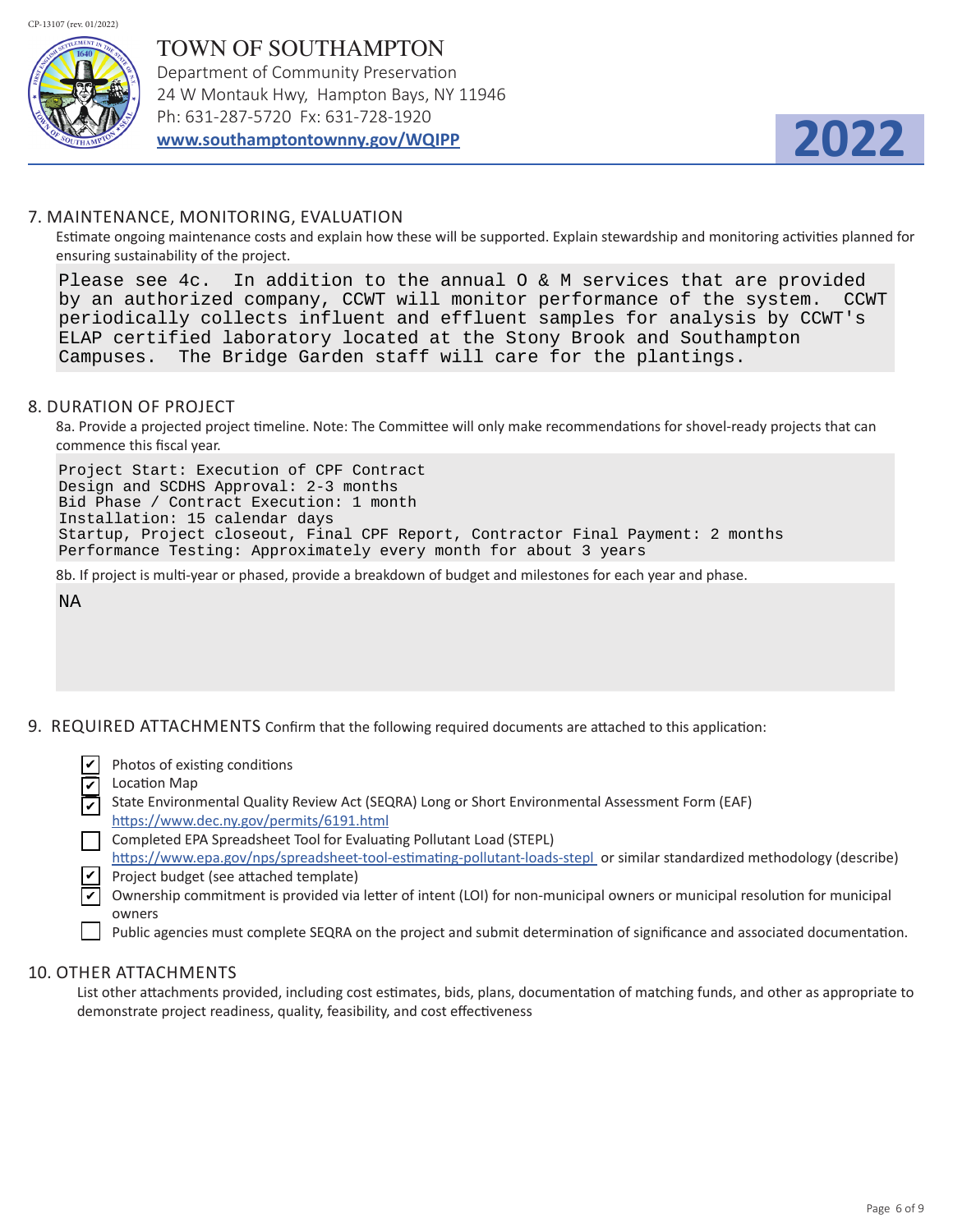

TOWN OF SOUTHAMPTON Department of Community Preservation 24 W Montauk Hwy, Hampton Bays, NY 11946 Ph: 631-287-5720 Fx: 631-728-1920 **www.southamptontownny.gov/WQIPP**



# **BUDGET PROPOSAL**

Is the applicant a municipality group?  $\Box$  Yes  $\boxtimes$  No

If yes, please enter the request date or anticipated request date of RFP (Request for Proposals) \_\_\_\_\_\_\_\_\_.

| PLANNING/ENGINEERING/DESIGN                                    | <b>Town CPF</b><br>Request | <b>Matching Funds</b><br>Committed | <b>Matching Funds</b><br>Pending | <b>Estimated Total</b><br><b>Project Costs</b> |
|----------------------------------------------------------------|----------------------------|------------------------------------|----------------------------------|------------------------------------------------|
| Task 1- Site Assessment by Roux (Consulting Engineer for CCWT) | \$-                        | $$-4,240.00$                       |                                  | $$-4,240.00$                                   |
| Task 2- Preparation of Construction Documents (Plans)          | $$-13,000.00$              |                                    |                                  | $$-13,000.00$                                  |
| Task 3- Engineering During Construction                        | $$-14,000.00$              | S-                                 |                                  | $$-14,000.00$                                  |
| Task 4- Project Startup, Training, Commissioning               | $$-3,000.00$               |                                    |                                  | $$-3,000.00$                                   |
| Task 5- Project Closeout Registration Services                 | $$-1,500.00$               |                                    |                                  | $$-1,500.00$                                   |
| Task 6- Project Management and Oversight by CCWT               | \$-                        | $$-10,000.00$                      |                                  | $$-10,000.00$                                  |
|                                                                | \$-                        | \$-                                |                                  | $$-0.00$                                       |
| Planning/Engineering/Design Cost Total                         | $5 - 31,500.00$            | $$-14,240.00$                      | $5 - 0.00$                       | $5 - 45,740.00$                                |

| Contractual Services                                                |            |            |          |          |
|---------------------------------------------------------------------|------------|------------|----------|----------|
| An engineer will be retained to design the system. See table above. | \$-        |            |          | $$-0.00$ |
| A contractor will be selected to install the system.                |            |            |          | $$-0.00$ |
|                                                                     |            |            |          | $$-0.00$ |
|                                                                     |            |            |          | $$-0.00$ |
|                                                                     |            |            |          | $$-0.00$ |
|                                                                     |            |            |          | $$-0.00$ |
|                                                                     |            |            |          | $$-0.00$ |
| <b>Contractual Services Cost Total</b>                              | $5 - 0.00$ | $5 - 0.00$ | $$-0.00$ | $$-0.00$ |

| Construction & Site Improvements                          |          |           |          |          |
|-----------------------------------------------------------|----------|-----------|----------|----------|
| All costs including labor ar included in the table below. | \$-      |           |          | $$-0.00$ |
|                                                           |          |           |          | $$-0.00$ |
|                                                           | Ś-       |           |          | $$-0.00$ |
|                                                           |          |           |          | $$-0.00$ |
|                                                           |          |           |          | $$-0.00$ |
|                                                           |          |           |          | $$-0.00$ |
|                                                           |          |           |          | $$-0.00$ |
| Construction & Site Improvements Cost Total               | $$-0.00$ | $$ -0.00$ | $$-0.00$ | $$-0.00$ |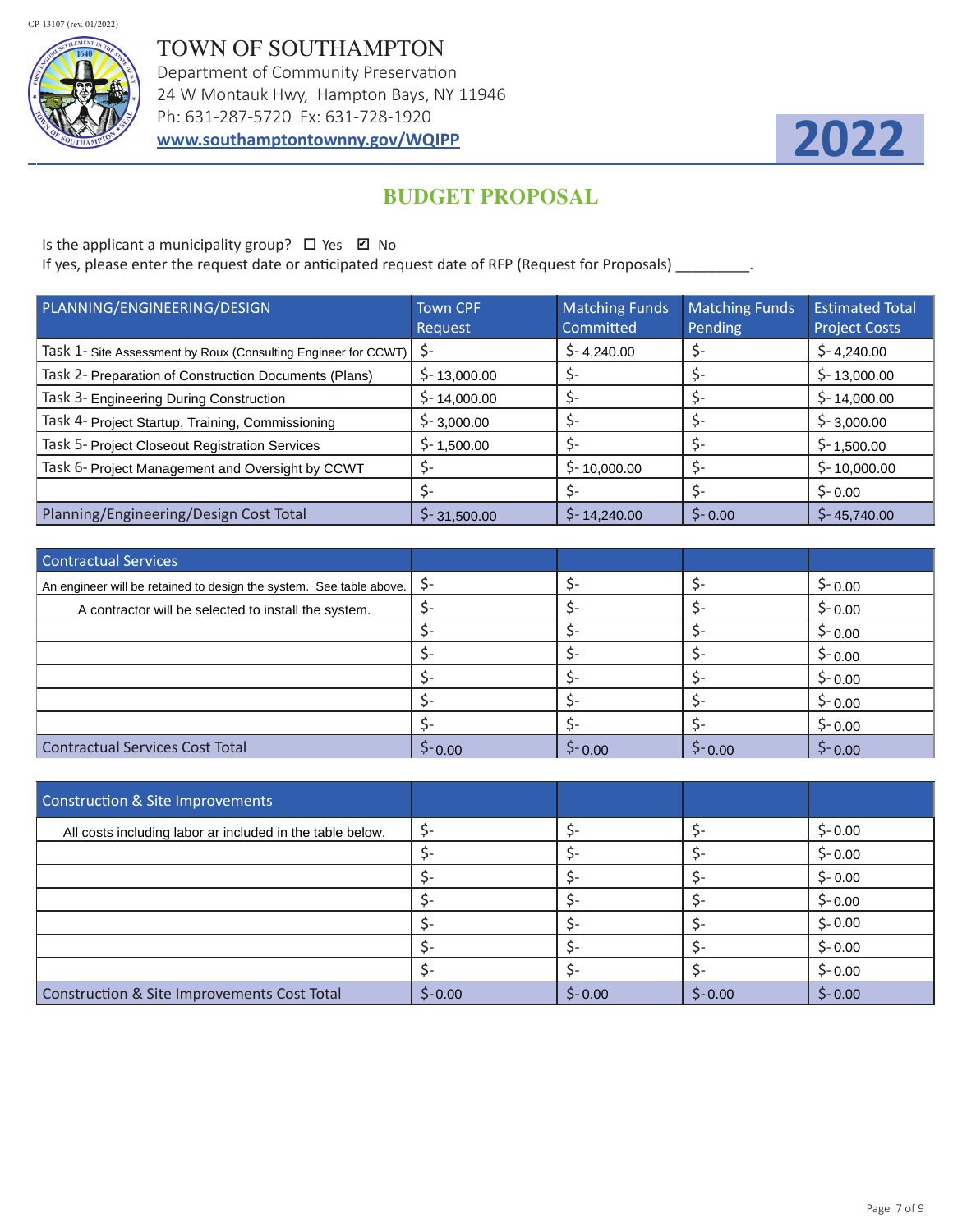# TOWN OF SOUTHAMPTON

Department of Community Preservation 24 W Montauk Hwy, Hampton Bays, NY 11946 Ph: 631-287-5720 Fx: 631-728-1920 **www.southamptontownny.gov/WQIPP**



| Equipment/Materials/Supplies                         | <b>Town CPF</b><br>Request | Matching Funds<br>Committed | <b>Matching Funds</b><br>Pending | <b>Estimated Total</b><br><b>Project Costs</b> |
|------------------------------------------------------|----------------------------|-----------------------------|----------------------------------|------------------------------------------------|
| Heavy equipment mobilization/demobilization          | $$-5,700.00$               | \$-                         | \$-                              | $$-5,700.00$                                   |
| Abandon existing sanitary system per SCDHS reqts.    | $$-2,300.00$               | \$-                         | \$-                              | $$-2,300.00$                                   |
| New septic tank, pump chamber, recirc. box installed | $$-9,400.00$               | \$-                         | \$-                              | $$ -9,400.00$                                  |
| Vegetated wetlands system installed                  | $$-13,800.00$              | \$-                         | \$-                              | $$-13,800.00$                                  |
| Yard piping, fittings, valves installed              | $$-8,500.00$               | \$-                         | \$-                              | $$-8,500.00$                                   |
| Effluent disposal system installed                   | $5 - 8,800.00$             | \$-                         | \$-                              | $$-8,800.00$                                   |
| Electrical work and modifications                    | $5 - 7,900.00$             | \$-                         | \$-                              | <u>\$-7,900.00</u>                             |
| Testing and commissioning                            | \$1,100.00                 |                             |                                  | \$1,100.00                                     |
| Site restoration, top soil and seed                  | \$2,500.00                 |                             |                                  | \$2,500.00                                     |
| Education signage and placards                       |                            | \$5,000.00                  |                                  | \$5,000.00                                     |
|                                                      |                            |                             |                                  | \$0.00                                         |
|                                                      |                            |                             |                                  | \$0.00                                         |
|                                                      |                            |                             |                                  | \$0.00                                         |
|                                                      |                            |                             |                                  | \$0.00                                         |
|                                                      |                            |                             |                                  | \$0.00                                         |
| Equipment/Materials/Supplies Total                   | $5 - 60,000.00$            | \$5,000.00                  | $5 - 0.00$                       | 5.65,000.00                                    |

| <b>Additional Cost</b>                                |           |               |          |               |
|-------------------------------------------------------|-----------|---------------|----------|---------------|
| Performance monitoring (Sampling and testing by CCWT) | \$-       | $$-45,000.00$ |          | $$-45,000.00$ |
| $$15,000$ /yr. x 3 yrs.                               | \$-       |               |          | $$-0.00$      |
| Educational pamphlets for public distribution         | \$-       | $$-2,000.00$  |          | $$-2,000.00$  |
|                                                       | \$-       |               |          | $$-0.00$      |
|                                                       |           |               |          | $$-0.00$      |
|                                                       | \$-       | \$-           |          | $$-0.00$      |
|                                                       | \$-       | Ś-            |          | $$-0.00$      |
| <b>Additional Cost Total</b>                          | $$ -0.00$ | $$-47,000.00$ | $$-0.00$ | $$-47,000.00$ |

| Planning/Engineering/Design Cost Total (from page 7) | .500.00<br>$C - 31$ | .240.00<br>14 | 0.00 | 740.00<br>$\overline{AB}$ |
|------------------------------------------------------|---------------------|---------------|------|---------------------------|
|------------------------------------------------------|---------------------|---------------|------|---------------------------|

| Total Project Cost                                   | \$-157,740.00 |
|------------------------------------------------------|---------------|
| Applicant matching funds committed                   | $$-66,240.00$ |
| Applicant matching funds pending approval            | $5 - 0.00$    |
| (e.g. grant request submitted pending determination) |               |
| Total CPF Funds Requested                            | $$-91,500.00$ |

| Source of matching funds | Amount      |
|--------------------------|-------------|
| NYSCCWT NYSDEC Grant     | 5 66,240.00 |
|                          |             |
|                          |             |